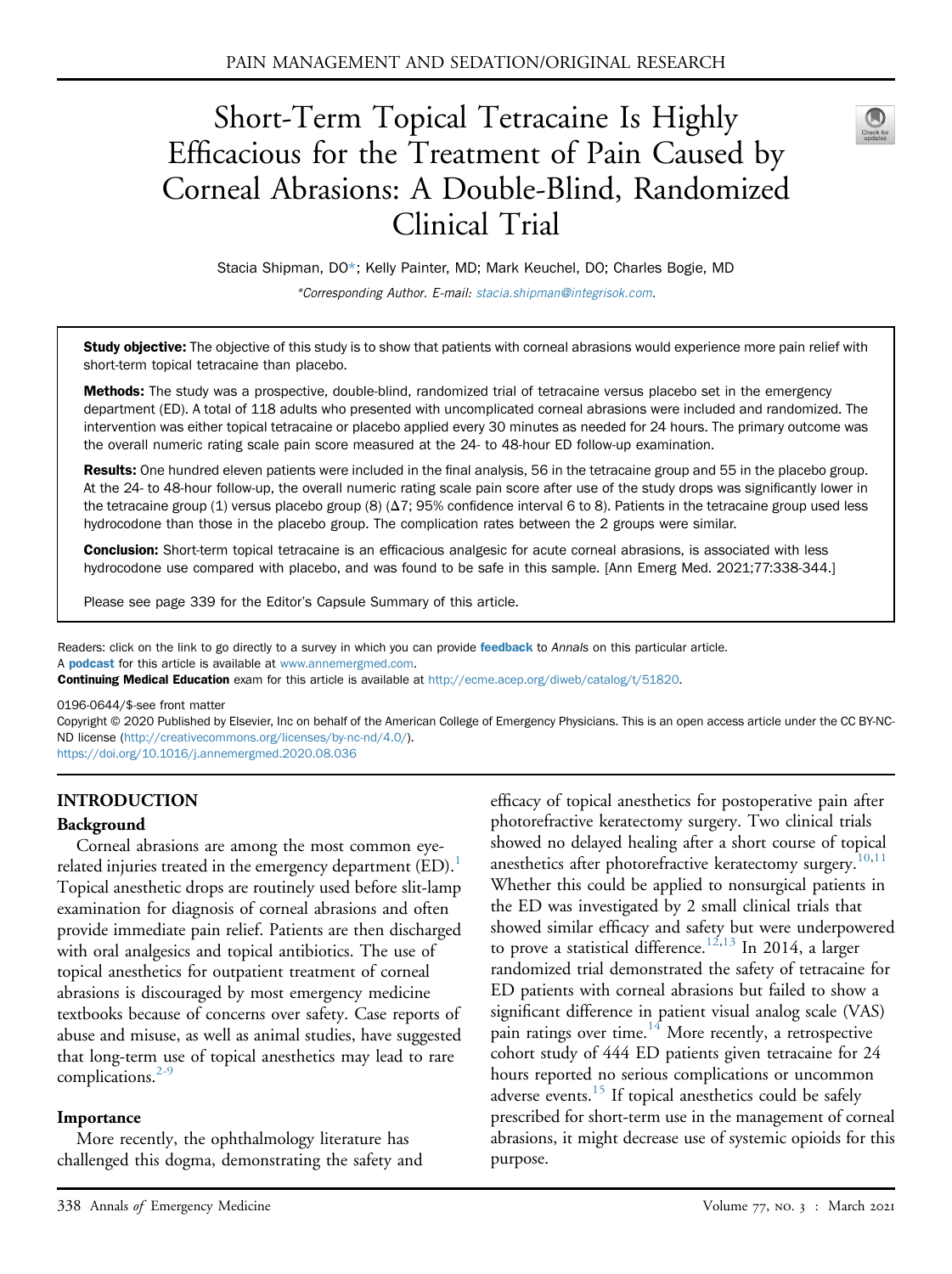#### Editor's Capsule Summary

What is already known on this topic Corneal abrasions can be extremely painful.

#### What question this study addressed

How effective is home use of topical tetracaine every 30 minutes as needed for 24 hours?

### What this study adds to our knowledge

In this randomized, placebo-controlled trial of 111 adults, patients' median pain scores for the first 24 to 48 hours overall were 1 of 10 with tetracaine and 8 of 10 with placebo, with fewer hydrocodone tablets ingested (median 1 versus 7). There were no serious adverse events.

### How this is relevant to clinical practice

Patient home use of topical tetracaine for corneal abrasions for up to 24 hours was efficacious, was opioid sparing, and appears safe, although larger observational studies would be required to rule out rare adverse events.

### Goals of This Investigation

The aim of this randomized, double-blind trial was to compare the effectiveness of topical tetracaine versus placebo in ED patients with corneal abrasions as measured by their numeric rating scale (NRS) pain score at their 24 to 48-hour ED follow-up examination.

# MATERIALS AND METHODS

### Study Design

This was a prospective, randomized, double-blind, placebocontrolled trial to determine the effect of topical tetracaine for ED patients with corneal abrasions. Approval was obtained from our institutional review board before commencement. The study began in January 2015 and continued through September 2017. This trial is reported in accordance with Consolidated Standards of Reporting Trials guidelines.

### Setting

This study was performed at an urban community ED with an associated emergency medicine residency program in Oklahoma City, OK, with a census of 86,000 visits per year. Patients were prospectively enrolled by their attending physician or resident emergency physician. All physicians were informed of the study protocol and inclusion and exclusion criteria, and trained in the enrollment of patients.

#### Selection of Participants

Patients were eligible for enrollment if they were aged 18 to 80 years, presented to the ED with suspected acute corneal abrasion, and gave written informed consent. Patient enrollment into the study could occur at any time during the day or night, 7 days a week. Patients were excluded if they wore contact lenses, had had previous corneal surgery or transplant in the affected eye, presented more than 36 hours after their injury, had a grossly contaminated foreign body, or had coexisting ocular infection. Additional exclusion criteria were pregnancy, retained foreign body, penetrating eye injury, immunosuppression, allergy to study medication, inability to attend follow-up, inability to fluently read and speak English or Spanish, or any injury requiring urgent ophthalmologic evaluation (large or complicated abrasions with vision loss, corneal ulcers, or corneal lacerations). Data were collected on all patients who declined study participation or met any exclusion criteria.

#### Interventions

Eligible patients were randomized in a 1:1 ratio to receive tetracaine or placebo. The allocation list was generated by a computer random-number generator and randomization was performed with numbered, sealed, opaque envelopes issued in sequential order to the physician enrolling the patient in the study. Enrolling physicians were blinded to the randomization plan and obtained a numbered sealed envelope from the ED Pyxis. Each envelope contained both an antibiotic ophthalmic solution (polymyxin B sulfate/ trimethoprim sulfate) with instructions to instill 2 drops every 4 hours into the affected eye and the tetracaine or placebo with instructions to apply 1 drop every 30 minutes as needed for pain for a maximum of 24 hours. The placebo consisted of 4 separate 0.5-mL ampules of a balanced artificial tear solution (Systane; Alcon, Fort Worth, TX), whereas the tetracaine 0.5% was packaged in a single 2-mL bottle. The envelopes were opaque to ensure enrolling physicians remained blinded despite the different packaging of the placebo and the tetracaine. The placebo and tetracaine were labeled for the patient as the "study drops" to maintain blinding. In addition to the medications contained in the envelope, all study participants received a prescription for hydrocodone/acetaminophen 7.5/325 mg number 12 and were instructed to use 1 or 2 tablets as needed every 6 hours for breakthrough pain.

### Data Collection and Processing

All baseline data, including age, sex, initial NRS pain score, mechanism of injury, and language spoken, were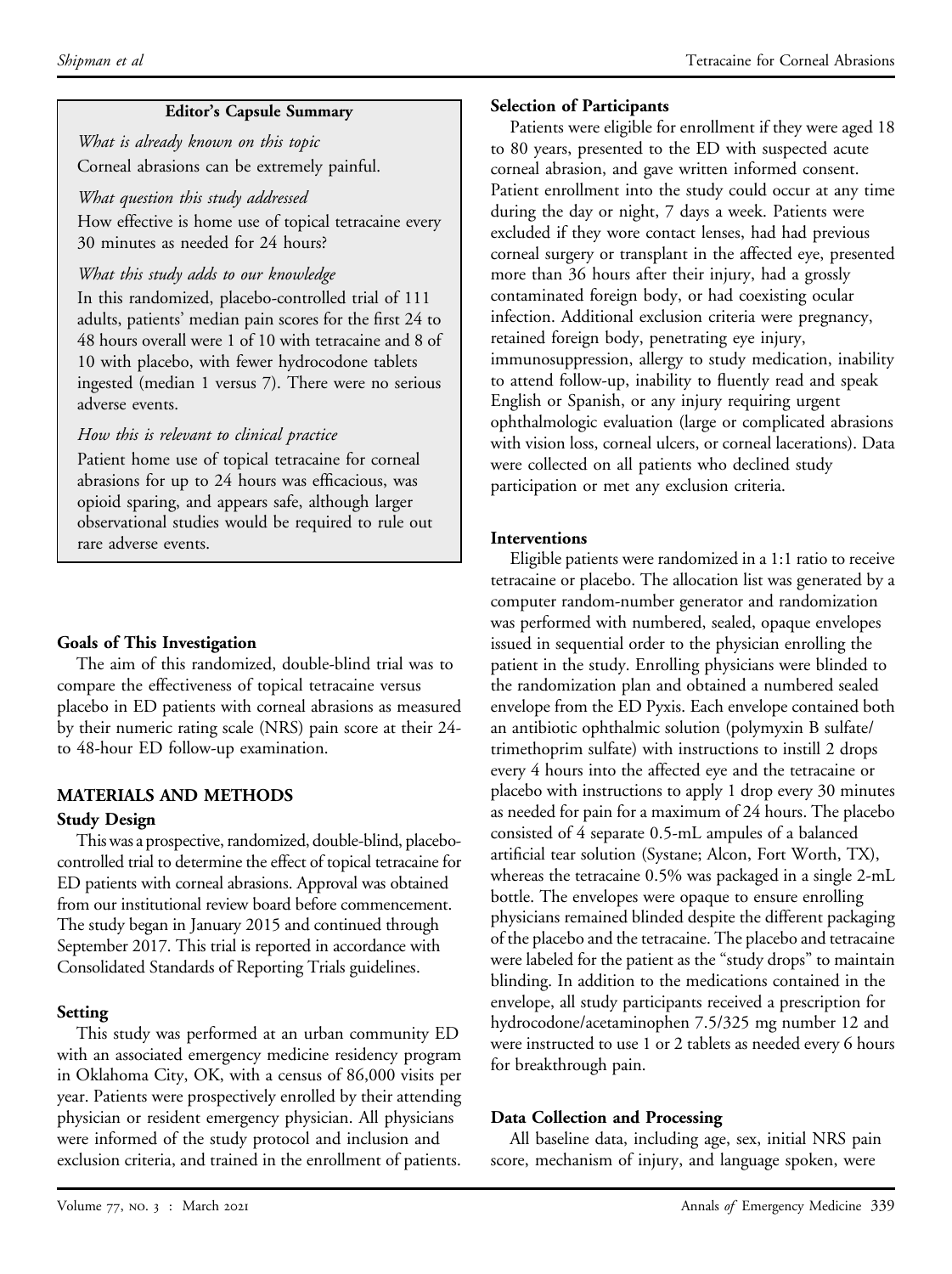collected and recorded. Patients were asked to record pain score measurements on a standard NRS (from 0 to 10 cm) before and 2 minutes after each use of the study drops. Patients also recorded the amount of hydrocodone ingested between enrollment and their follow-up ED visit. Patients were reassessed at 24 to 48 hours by an emergency physician who was blinded to group allocation and performed and documented findings of repeated slit-lamp examination. Persistence of the corneal abrasion and any evidence of delayed healing or complication were documented. Additionally, patients were asked by the physician to rate their overall NRS pain score after using the study drops. Patients were not administered drops at this time, but were asked to give their overall impression of their pain after drop use. Any patients found to have a significant complication were immediately referred to the study ophthalmologist, who was also blinded to the patient's group allocation. The study drops were collected and disposed of to ensure no patients used them for a longer period. The patients were asked to follow up with the study ophthalmologist within 1 week of their initial visit. If patients did not follow up with the study ophthalmologist, they were contacted by telephone at the conclusion of the study. Patients were asked about any persistent symptoms or repeated visits to any health professional that were related to their initial corneal abrasion. At the conclusion of the study, we performed an electronic medical record search of all enrolled patients for repeated visits related to their initial corneal abrasion.

### Outcome Measures

The primary endpoint of the study was the overall NRS pain score measured at the patient's initial follow-up ED visit. Secondary endpoints were the amount of hydrocodone ingested for breakthrough pain, and any adverse events.

## Primary Data Analysis

Descriptive statistics are reported as medians with interquartile ranges and proportions with exact binomial 95% confidence intervals (CIs). Wilcoxon signed rank test was used for the primary comparison. We entered data without patient identifiers into a custom database constructed in Microsoft Excel (version 14.0.7140.5002; Microsoft) and performed analysis with the statistical addon package Analyze-it (version 2.26; Excel  $12 +$ ; Microsoft).

Calculations indicated that a sample of approximately 60 patients per group would have 95% power (at the 0.05

level) to detect a minimum clinical difference in pain scores of 1.5 cm on a 10-cm NRS, given an SD of 2.5 cm.

Data for all participants who underwent random assignment were analyzed according to group assignment in an intention-to-treat fashion.

# RESULTS

### Characteristics of Study Subjects

[Figure 1](#page-3-0) demonstrates the enrollment of patients. In the tetracaine group, 3 patients did not attend the ED followup visit and 45 did not return for their 1-week follow-up with the study ophthalmologist. Of these 48 patients who did not complete all follow-up, 16 responded to a text message, reporting no study-associated complications. In the placebo group, 4 patients did not attend the ED followup visit and 45 did not return for their 1-week follow-up with the study ophthalmologist. Of these 49 patients who did not complete all follow-up, 6 responded to a text message, reporting no study-associated complications.

The baseline characteristics of the 118 patients are reported in [Table 1](#page-3-1). The baseline pain scores before enrollment were similar between the 2 groups. All patients whose data were analyzed in both groups reported compliance with using at least one drop of the study drug and logged their NRS pain scores before and after use.

### Main Results

At the 24- to 48-hour follow-up, the overall NRS pain score after use of the study drops was significantly lower in the tetracaine group (1 versus 8) compared with that of patients in the placebo group (difference $=$ 7; 95% CI 6 to 8;  $P<.001$ ) [\(Figure 2\)](#page-4-0). [Table 2](#page-4-1) summarizes the results for the primary and secondary outcomes. [Table 3](#page-5-0) demonstrates the complications and outcomes of all patients enrolled. There was a greater difference between the patients' overall NRS score compared with their baseline pain score in the tetracaine group (6; 95% CI 5 to 7) versus the placebo group (0; 95% CI 0 to 0). The tetracaine group reported using the study drops more times (9 versus 5) than the placebo group (difference $=4$ ; 95% CI 2 to 5). The number of patients found to have a small residual corneal abrasion on their repeated ED slit-lamp examination was similar between groups, 10 of 56 (18%) in the tetracaine group and 6 of 56 (11%) in the placebo group (95% CI $-6.4$  to 20.4).

### LIMITATIONS

First, this study was not powered to establish safety for rare adverse events that could be associated with topical anesthetic use. To demonstrate safety, a much larger sample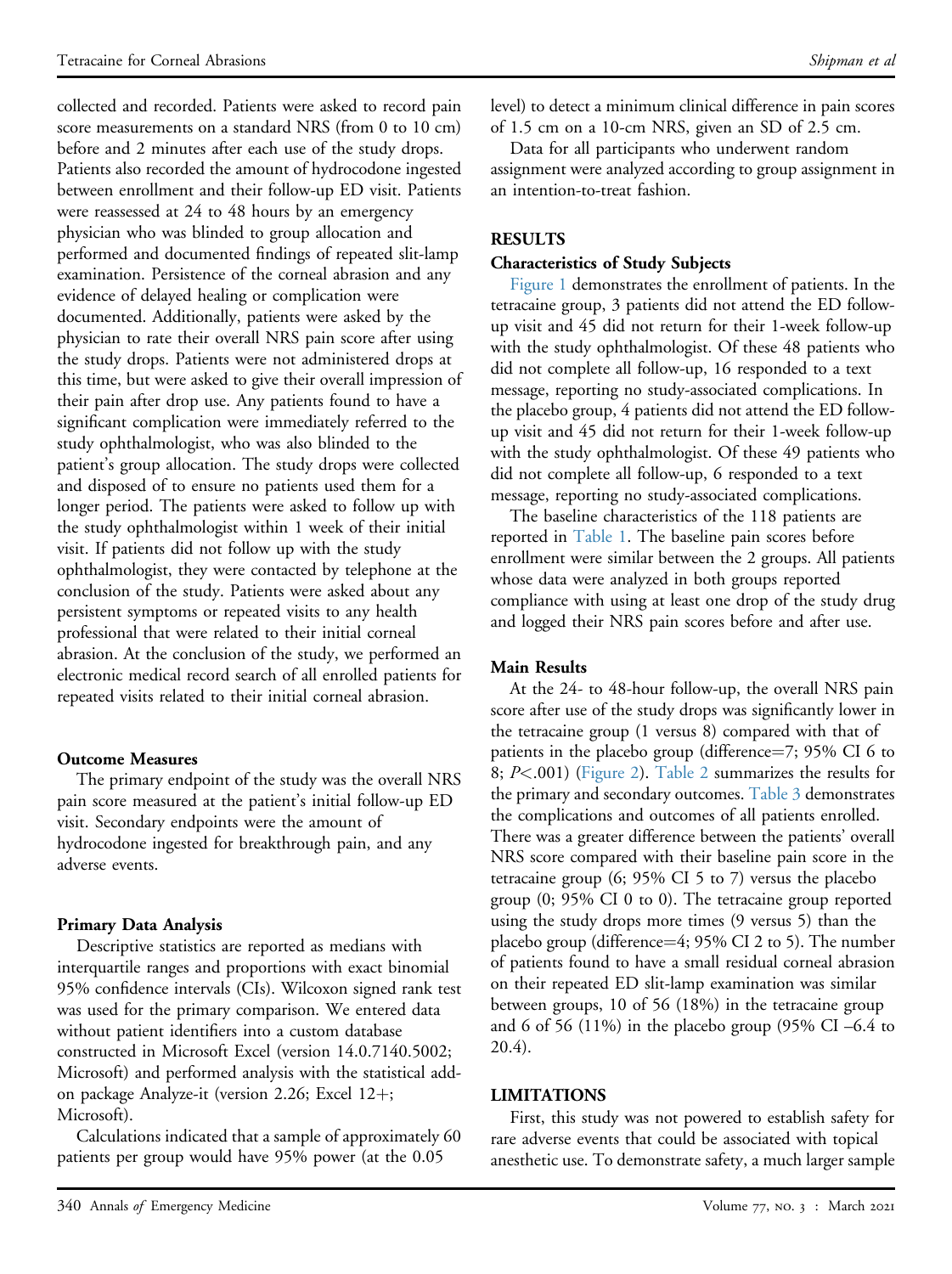<span id="page-3-0"></span>

Figure 1. Consolidated Standards of Reporting Trials flowchart of the study.

size would be needed. Second, although we attempted to blind patients from their allocation group, the burning nature of the tetracaine may have unintentionally unblinded the patients. We did not specifically ask the patients whether they knew what group they were assigned to, and this could have biased our outcomes. Additionally,

<span id="page-3-1"></span>

| Table 1. Baseline clinical and demographic characteristics.* |  |
|--------------------------------------------------------------|--|
|--------------------------------------------------------------|--|

| Group                  | Tetracaine, $n = 59$ | Placebo, $n = 59$ |
|------------------------|----------------------|-------------------|
| Age, y                 | $35(28-43)$          | $38(27-47)$       |
| Male patients, No. (%) | 36 (61)              | 34 (58)           |
| Baseline pain rating   | $7(6 - 7.5)$         | $7(6-8)$          |
| Mechanism, No. (%)     |                      |                   |
| Metallic foreign body  | 8(14)                | 5(9)              |
| Other foreign body     | 17 (29)              | 15(25)            |
| Direct trauma          | 11(17)               | 20 (34)           |
| Unknown                | 23 (40)              | 19 (32)           |
| Language, No. (%)      |                      |                   |
| English                | 57 (97)              | 57 (97)           |
| Spanish                | 2(3)                 | 2(3)              |
|                        |                      |                   |

<span id="page-3-2"></span>\*Results are expressed as median (interquartile range) unless otherwise indicated.

patients may have been unblinded as a result of the placebo's having been packaged in 4 ampules versus the tetracaine in a single bottle. Third, we excluded patients with large or complicated corneal abrasions, penetrating eye injuries, contact lens wearers, and patients with previous corneal surgery in the affected eye. We also excluded patients presenting more than 36 hours after their injury and those with grossly contaminated foreign bodies or coexisting ocular infection. Our findings would not be generalizable to patients with any of these more complicated conditions. Fourth, this study was performed at a single center, giving it limited external validity. Fifth, very few patients in either group (20% in tetracaine and 18% in placebo) attended their 1-week follow-up with the study ophthalmologist. We hypothesize that because corneal abrasions have a relatively rapid healing period, most patients in both groups were asymptomatic 1 week later and thus did not heed the importance of the second follow-up visit. It is possible that complications were missed or developed later, which we attempted to discover through subsequent telephone contact, electronic medical record search, or both. However, it is possible that patients sought care at other locations and complications may have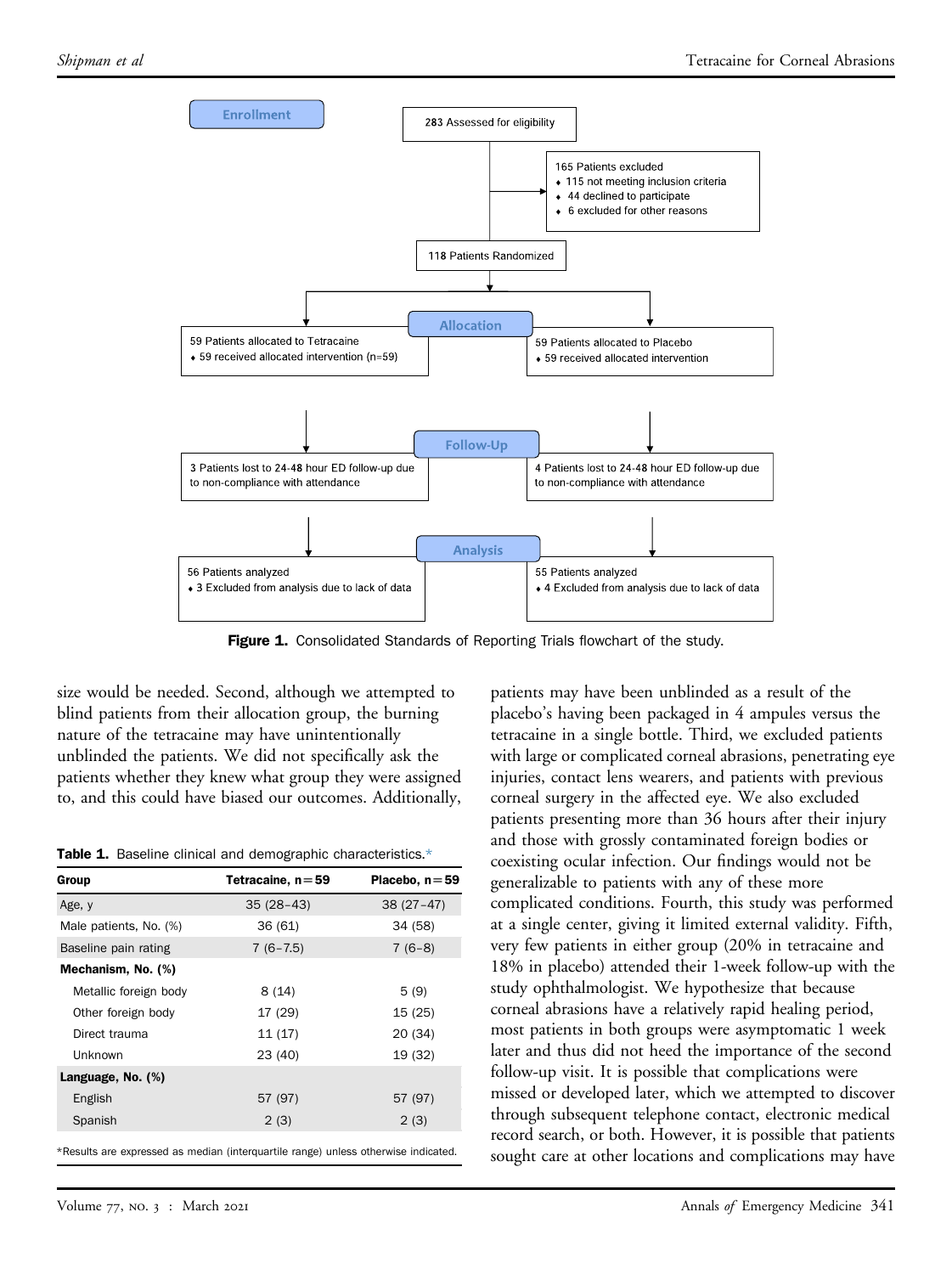<span id="page-4-0"></span>

Figure 2. Overall pain rating at 24- to 48-hour follow-up.

been missed. Nonetheless, the data needed for our primary and secondary endpoints were collected at the initial ED follow-up, with 95% of patients in the tetracaine group and 93% in the placebo group attending that visit.

### DISCUSSION

In this randomized, double-blind study of patients with corneal abrasions, topical tetracaine resulted in significantly lower NRS pain scores at 24 to 48 hours compared with placebo. In addition, patients given tetracaine ingested fewer opiates for breakthrough pain, without any increase in complication rates. These data suggest tetracaine is an efficacious therapy for ED patients with corneal abrasions.

Waldman et al $14$  performed a randomized trial that did not show a significant reduction in VAS pain scores with tetracaine versus placebo. In this prior study, the primary outcome was safety and corneal healing instead of VAS pain scores. Therefore, many patients were included in the study even if they did not return their pain questionnaires. Moreover, patients were also instructed to record their pain scores every 2 hours instead of 2 minutes after use of the study drug, when it is most effective. These investigators found a significant reduction in NRS pain scores in the tetracaine group at 1 week.

Although they conducted a smaller randomized controlled trial, Ball et al<sup>[13](#page-6-5)</sup> had similar findings of significantly reduced VAS pain scores in patients receiving dilute proparacaine. They also reported less overall opiate use in the proparacaine group, although it was not statistically significant.

There are 2 published studies reviewing the safety of short-term topical anesthetics for the treatment of simple corneal abrasions. A systematic review in 2015 found no adverse outcomes from use of topical anesthetics in the treatment of corneal abrasions for postoperative photorefractive keratectomy patients, as well as ED patients.<sup>[16](#page-6-8)</sup> In 2017, a large retrospective cohort study

<span id="page-4-1"></span>

|  | Table 2. Summary results for each study group * |  |  |  |  |  |
|--|-------------------------------------------------|--|--|--|--|--|
|--|-------------------------------------------------|--|--|--|--|--|

<span id="page-4-2"></span>

| <b>Endpoint</b>                                                                    | Tetracaine (n=56) | Placebo ( $n = 55$ ) | Difference (95% CI)           |
|------------------------------------------------------------------------------------|-------------------|----------------------|-------------------------------|
| <b>Primary endpoint</b>                                                            |                   |                      |                               |
| Overall NRS score at 24- to 48-h follow-up                                         | 1(1 to 2)         | 8 (7 to 8)           | 7(6 to 8)                     |
| <b>Secondary endpoint</b>                                                          |                   |                      |                               |
| No. of hydrocodone tablets recorded                                                |                   |                      | 6 (4 to 9)                    |
| Adverse events, No. (%)                                                            | 3.6               | 11                   | 7.4 $(-2.9 \text{ to } 18.6)$ |
| *Results are expressed as median (interquartile range) unless otherwise indicated. |                   |                      |                               |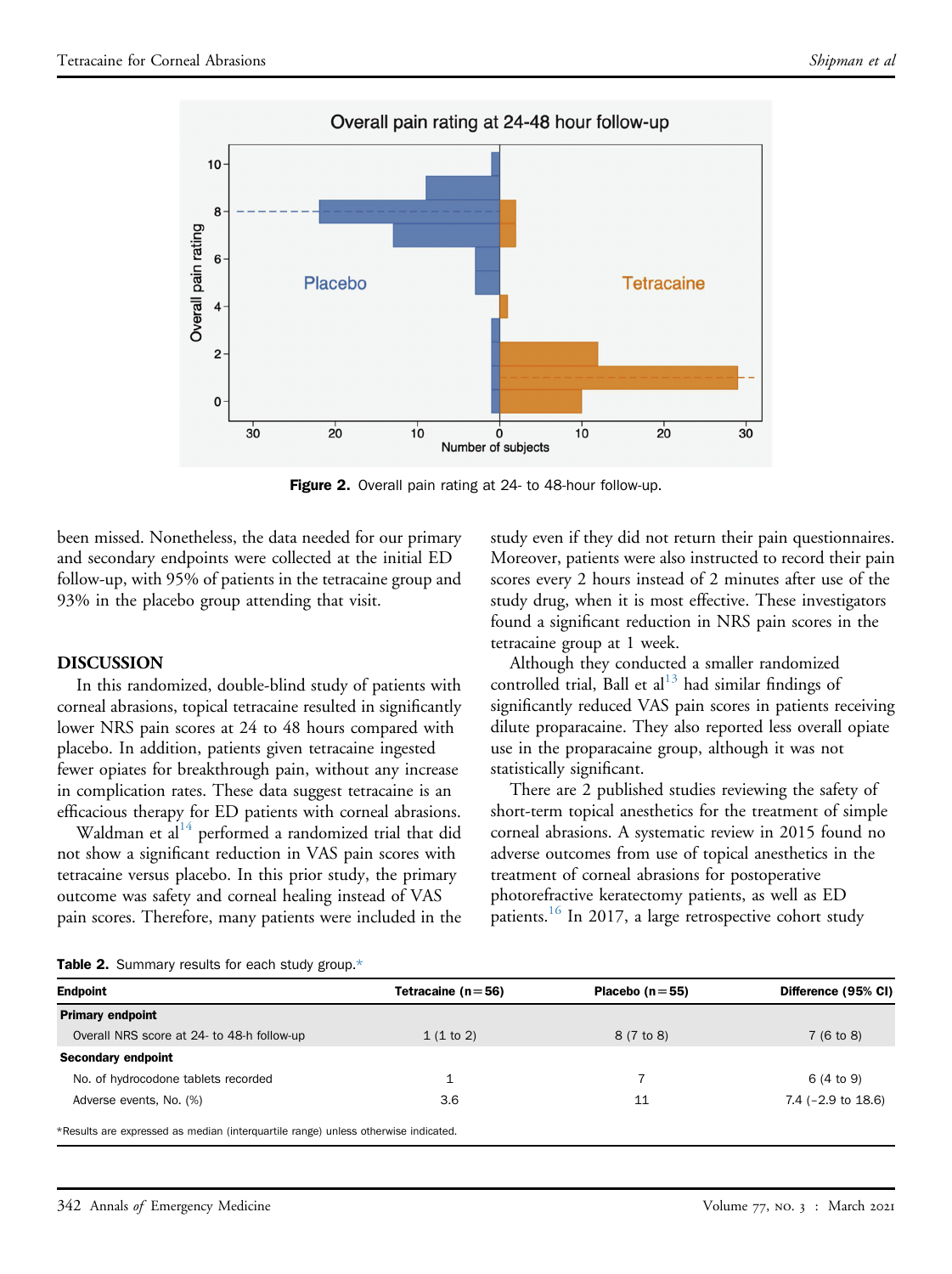#### <span id="page-5-0"></span>Table 3. Patients with any complication.

| <b>Complication</b>                                                                                                              | <b>Outcome</b>                                                            |
|----------------------------------------------------------------------------------------------------------------------------------|---------------------------------------------------------------------------|
| Tetracaine group $(n=2)$                                                                                                         |                                                                           |
| Worsening corneal abrasion on ED follow-up examination; patient                                                                  | Additional diagnosis of allergic conjunctivitis made; normal healing by   |
| immediately referred to study ophthalmologist                                                                                    | 10 days                                                                   |
| Worsening corneal abrasion on ED follow-up examination;                                                                          | Additional diagnosis of acute iritis made; prescribed steroid drops, with |
| patient immediately referred to study ophthalmologist                                                                            | normal healing by 10 days                                                 |
| Placebo group $(n=6)$                                                                                                            |                                                                           |
| Worsening corneal abrasion on ED follow-up examination;                                                                          | Additional diagnosis of traumatic uveitis made; normal healing by 10      |
| patient immediately referred to study ophthalmologist                                                                            | days                                                                      |
| Multiple repeated ED visits for eye pain found on EMR                                                                            | Uncomplicated corneal abrasion with punctate keratitis; normal healing    |
| review; referral to study ophthalmologist after fourth visit                                                                     | by 7 days                                                                 |
| Returned to ED the same day, with residual foreign body                                                                          | No further treatment required by ophthalmologist; normal healing by 7     |
| (eyelash) removed in ED                                                                                                          | days                                                                      |
| Retained metallic foreign body observed on ED follow-up<br>examination; patient immediately referred to study<br>ophthalmologist | Foreign body removed; residual rust ring with normal healing by 10 days   |
| Worsening corneal abrasion on ED follow-up examination;                                                                          | No further treatment required by ophthalmologist; normal healing by 7     |
| patient immediately referred to study ophthalmologist                                                                            | days                                                                      |
| Persistent redness and blurry vision on ED follow-up                                                                             | No further treatment required by ophthalmologist; normal healing by 7     |
| examination; patient immediately referred to study ophthalmologist                                                               | days                                                                      |

found no evidence that 24-hour use of topical tetracaine for simple corneal abrasions diagnosed in the ED was unsafe.<sup>[15](#page-6-7)</sup>

Uncomplicated corneal abrasions are commonly observed and treated in the ED. Even minor corneal abrasions can cause considerable pain as a result of the cornea's vast innervation. Emergency physicians should aim to provide adequate analgesia in the safest manner possible. In our current study, to our knowledge the largest randomized controlled trial to date, we found topical tetracaine to be effective, and it appears safe for short-term use in treating corneal abrasions diagnosed in the ED. We found a 6.1-point reduction in the overall NRS pain score at 24 to 48 hours versus that in the placebo group. We also found that the tetracaine group recorded use of the study drops significantly more, further demonstrating the efficacy of topical anesthetics in the treatment of pain from corneal abrasions.

The United States is currently in the midst of an opioid crisis, with substantial increases in opioid use disorder, as well as fatal and nonfatal opiate overdoses, reported during the last few decades. Even a single opiate prescription for acute pain from the ED can lead to subsequent prescriptions for opiates and opioid use disorder.<sup>17</sup> We found that patients in the tetracaine group ingested fewer hydrocodone tablets (5.9) compared with the placebo group. This finding shows that short-term topical anesthetic use for acute complicated corneal abrasions could reduce or eliminate opioid prescriptions.

In accordance with this study and prior literature, we believe that emergency clinicians can safely prescribe

patients with uncomplicated corneal abrasions topical anesthetics for 24 hours as long as they are provided close ophthalmology follow-up and return precautions.

In conclusion, this study shows that short-term topical tetracaine is a safe and efficacious analgesic for acute, uncomplicated corneal abrasions, and is associated with less hydrocodone use compared with placebo.

The authors acknowledge David Schriger, MD, for his graphic expertise, Brandi Hyatt, DO, for follow-up data collection, the residents and attending physicians at INTEGRIS Southwest Medical Center for helping conduct the study, and Robie Harrington, PharmD, for help with obtaining and distributing the study packets.

Supervising editor: Steven M. Green, MD. Specific detailed information about possible conflict of interest for individual editors is available at [https://www.annemergmed.com/editors.](https://www.annemergmed.com/editors)

Author affiliations: From the Department of Emergency Medicine, INTEGRIS Southwest Medical Center, Oklahoma City, OK.

Author contributions: SS, KP, and MK conceived the study, designed the trial, and obtained research funding. SS supervised the conduct of the trial and data collection and completed the statistical analysis. SS and KP drafted the article, and all authors contributed substantially to its revision. All authors take responsibility for the accuracy and integrity of all aspects of the research. SS takes responsibility for the paper as a whole.

All authors attest to meeting the four [ICMJE.org](http://ICMJE.org) authorship criteria: (1) Substantial contributions to the conception or design of the work; or the acquisition, analysis, or interpretation of data for the